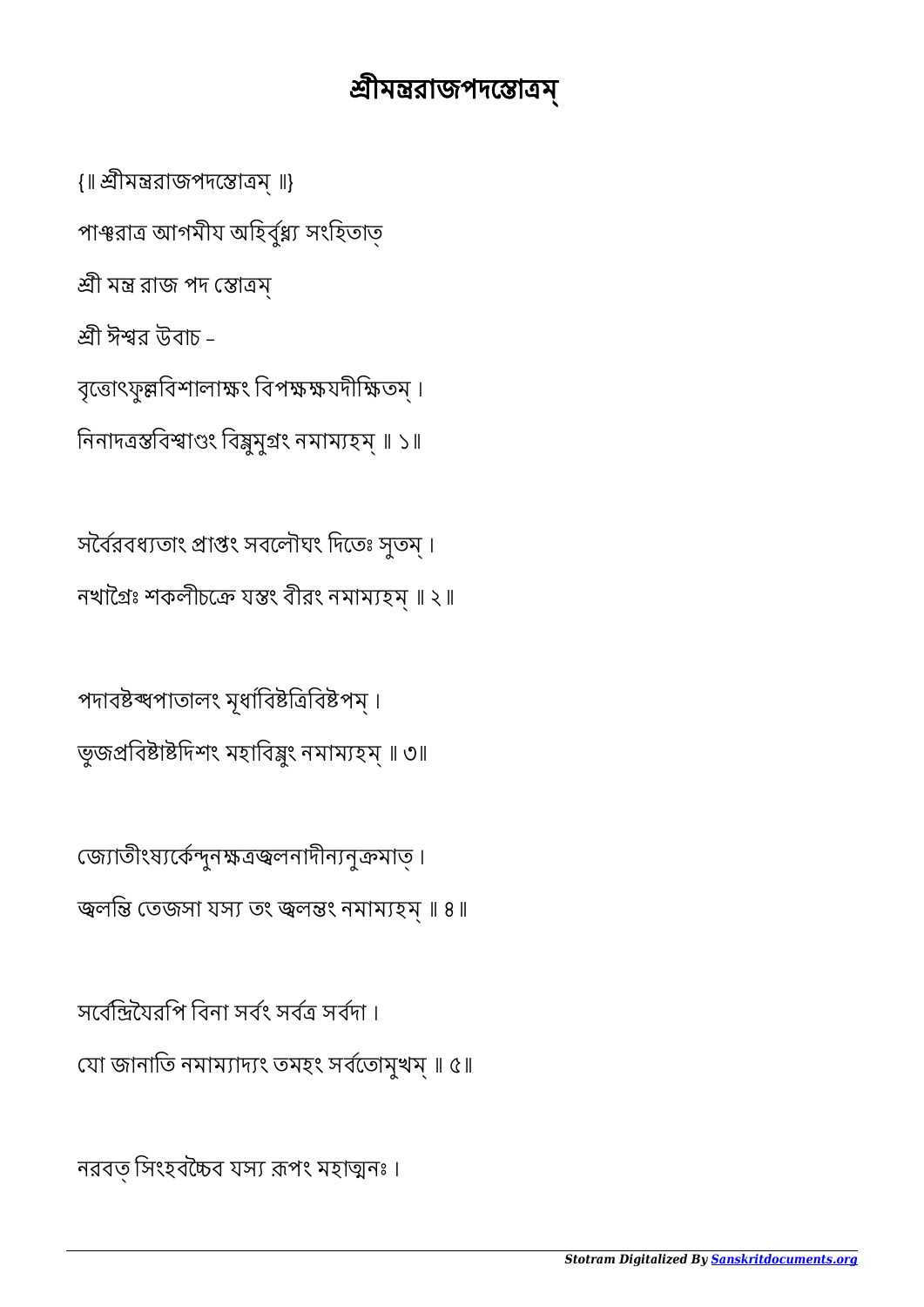ফলিতঃ শঙ্করেণাদরাত প্রোক্তং পদানাং তত্ত্বনির্ণযম্। ত্রিসম্ব্যং যঃ পঠেত তস্য শ্রীবিদ্যা২২যুশ্চ বর্ধতে ॥

দাসভূতাঃ স্বতঃ সর্বে হ্যাত্মানঃ পরমাত্মনঃ। অতোহহমপি তে দাসঃ ইতি মত্বা নমাম্যহম্ ॥ ১১॥

নমস্কারাত্মকং যশ্মৈ বিধাযা২২ত্মনিবেদনম্। ত্যক্তন্থঃখোহকিলান্ কামান্ অশ্লন্তং তং নমাম্যহম্ ॥ ১০॥

সাক্ষাত স্বকালে সম্প্ৰাপ্তং মৃত্যুং শত্ৰুগণান্বিতম্। ভক্তানাং নাশযেদ্ যন্তু মৃত্যুমৃত্যুং নমাম্যহম্ ॥ ৯॥

সর্বোহপি যং সমাশ্রিত্য সকলং ভদ্রমশ্লুতে। শ্ৰিযা চ ভদ্ৰযা জুষ্টো যন্তং ভদ্ৰং নমাম্যহম্ ॥ ৮॥

যন্নামস্মরণাদ্ ভীতাঃ ভূতবেতালরাক্ষসাঃ। রোগাদ্যাশ্চ প্রণশ্যন্তি ভীষণং তং নমাম্যহম্ ॥ ৭॥

মহাসটং মহাদংষ্ট্ৰং তং নৃসিংহং নমাম্যহম্ ॥ ৬॥